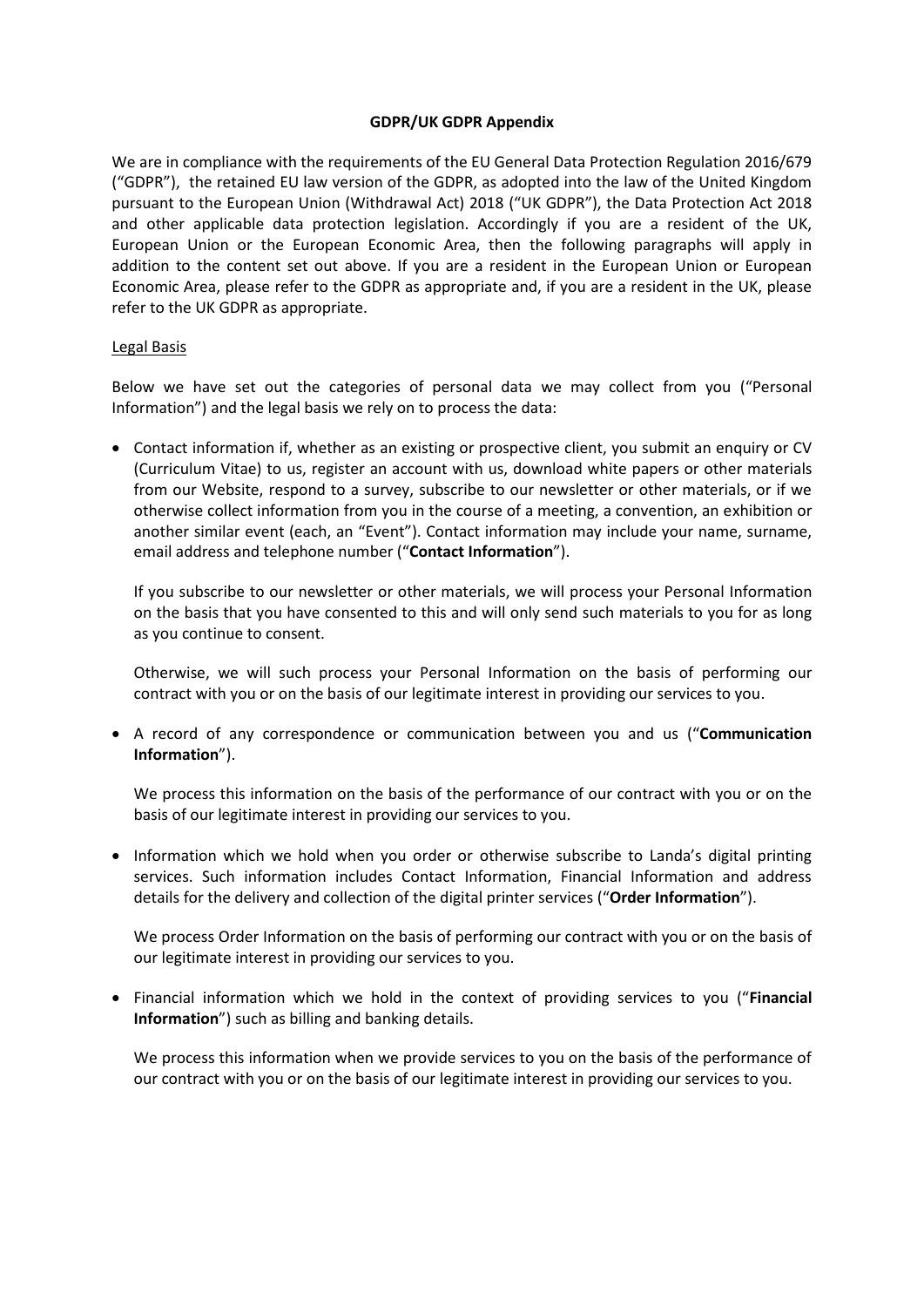## **Cookie Information**

Please refer to the section "**Do We use cookies?**" as set out above for details on the types of cookies used on our Website.

We are in compliance with the requirements of the EU ePrivacy Directive (2009/136/EC). Accordingly, if you are a resident in the European Union or European Economic Area on your first visit to our Website from your browser we will display a notice to notify you that we are using cookies but we will not load any cookies, except for those cookies which are strictly necessary for the basic functioning of the Website, until you have provided your consent by clicking the "Accept" button. If you click the "Accept" button on our cookies notice, the other cookies will also be loaded. We may also seek consent to use cookies from users which are resident in the UK.

On this basis and where applicable and necessary, we process Cookie information on the basis that you have consented to this. Otherwise and where consent is not required, we process such information on the basis of our legitimate interest in providing our services to you.

 **Marketing information**. We may hold information about you in order to provide information about our services. This may include names, email addresses, phone numbers, addresses, and other information ("**Marketing Information**").

We process this information on the basis of our legitimate interests in communicating with you about our services or on the basis that you have consented to receiving the information.

We generally collect information from you directly however in certain circumstances, we may also collect it from a third party. If we do obtain your Personal Information from a third party your privacy rights under this notice are not affected and you are still able to exercise the rights contained within this privacy notice.

## Privacy Rights

With respect to your personal data, you have:

- **The right to be informed** a right to know about our Personal Information protection and processing activities, details of which are contained in this notice
- *-* **The right to access** the right to request a copy of any Personal Information that we have about you
- **The right to rectification** the right to request a correction of any errors in or update of the Personal Information that we have about you
- *-* **The right to erasure** (*the 'right to be forgotten')* the right to request that your Personal Information is deleted from our records
- *-* **The right to restrict processing***-* the right to request that we no longer process your Personal Information in certain ways, whilst not requiring us to the delete the same data
- *-* **The right to object to processing** the right to request that your Personal Information will not be processed
- *-* **The right to data portability** the right to request that your Personal Information be transferred or exported to another organisation
- *-* **The right to withdraw consent**  the right to withdraw any permission you have given us to process your personal data
- *-* **Rights in relation to automated decision making and profiling**
	- *-* The right not to be subject to automated decision-making (including profiling) when those decisions have a legal (or similarly significant effect) on you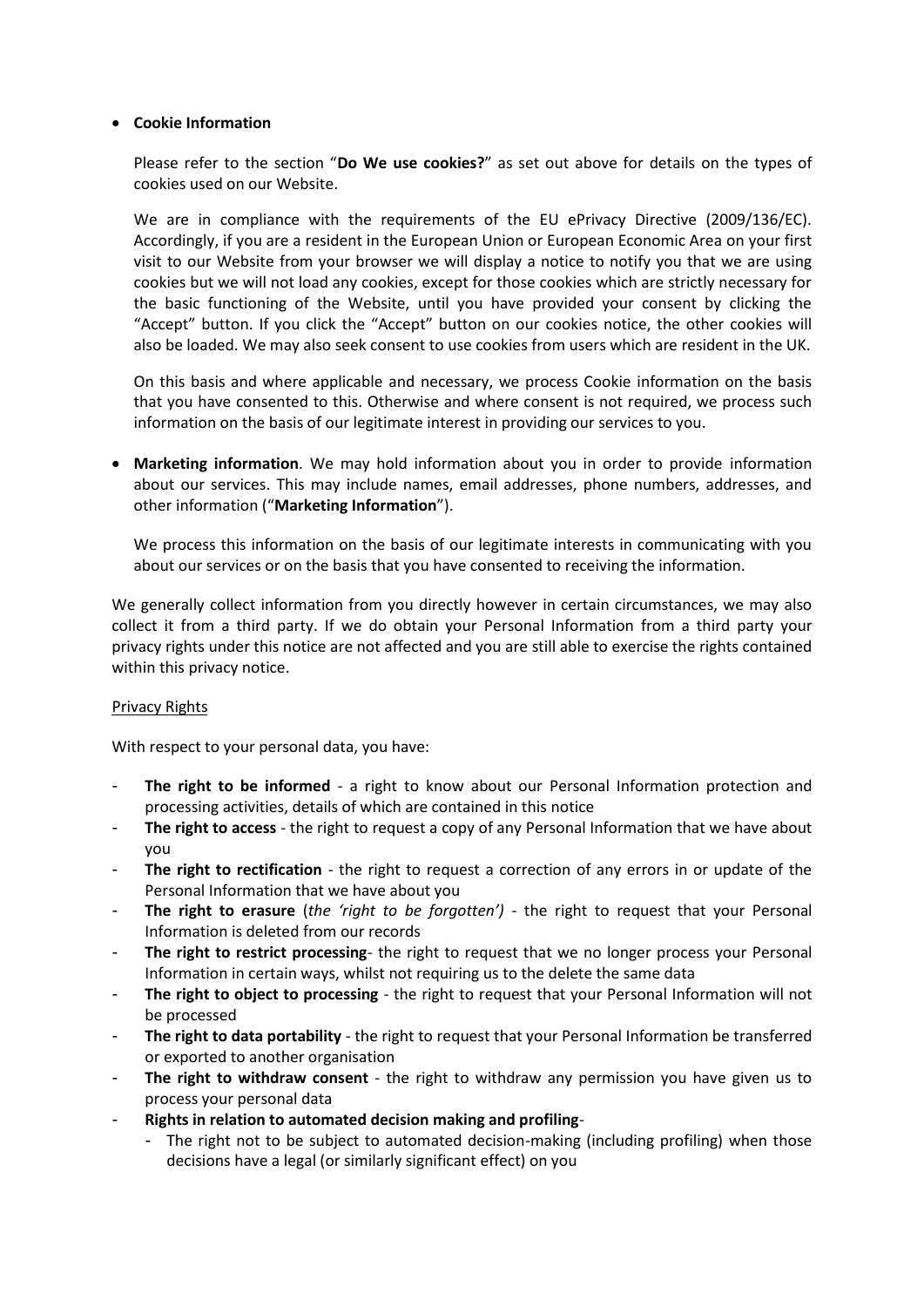*-* The right to request that your Personal Information will not be used to contact you for direct marketing purposes

All requests or notifications in respect of your above rights may be sent to us in writing at the contact details listed above. We will endeavour to comply with such requests as soon as possible but in any event we will comply within one month of receipt (unless a longer period of time to respond is reasonable by virtue of the complexity or number of your requests).

## Data Breaches

If Personal Information we hold about you is subject to a breach or unauthorised disclosure or access, we will report this to our data protection manager or officer (if an officer has been appointed) and the UK's Information Commissioner's Office (ICO) (as necessary).

If a breach is likely to result in a risk to your data rights and freedoms, we will notify you as soon as possible.

# Data Transfers

Please refer to the section "**Do We disclose any information to outside parties?**" as set out above for details as to which third parties your Personal Information may be disclosed to.

In addition to this, and as part of the services offered to you, the information you provide to us will be transferred to, and stored in, countries outside of the European Economic Area and UK.

By way of example, this may happen if:

- Some of our data processors (including for instance server providers of third party providers) are from time to time located in a country outside of the European Economic Area and UK.
- If you use our services while you are outside of the European Economic Area and UK, your information may be transferred outside the UK and European Economic Area in order to provide you with our services or communicate with you.
- We may communicate with individuals or organisations outside of the European Economic Area and UK in providing our services to you. Those communications may include Personal Information (such as contact information).
- From time to time your information may be stored in devices which are used by our staff outside of the European Economic Area and UK (but staff will be subject to our cybersecurity policies).

If we transfer your information outside of the European Economic Area and UK, and the third country or international organisation in question has not been deemed to have adequate data protection laws, we will provide appropriate safeguards and we will be responsible for ensuring your privacy rights continue to be protected as outlined in this Privacy Policy.

## Retention Periods

Please refer to the section "**For how long do We keep your Personal Information?**" as set out above for details.